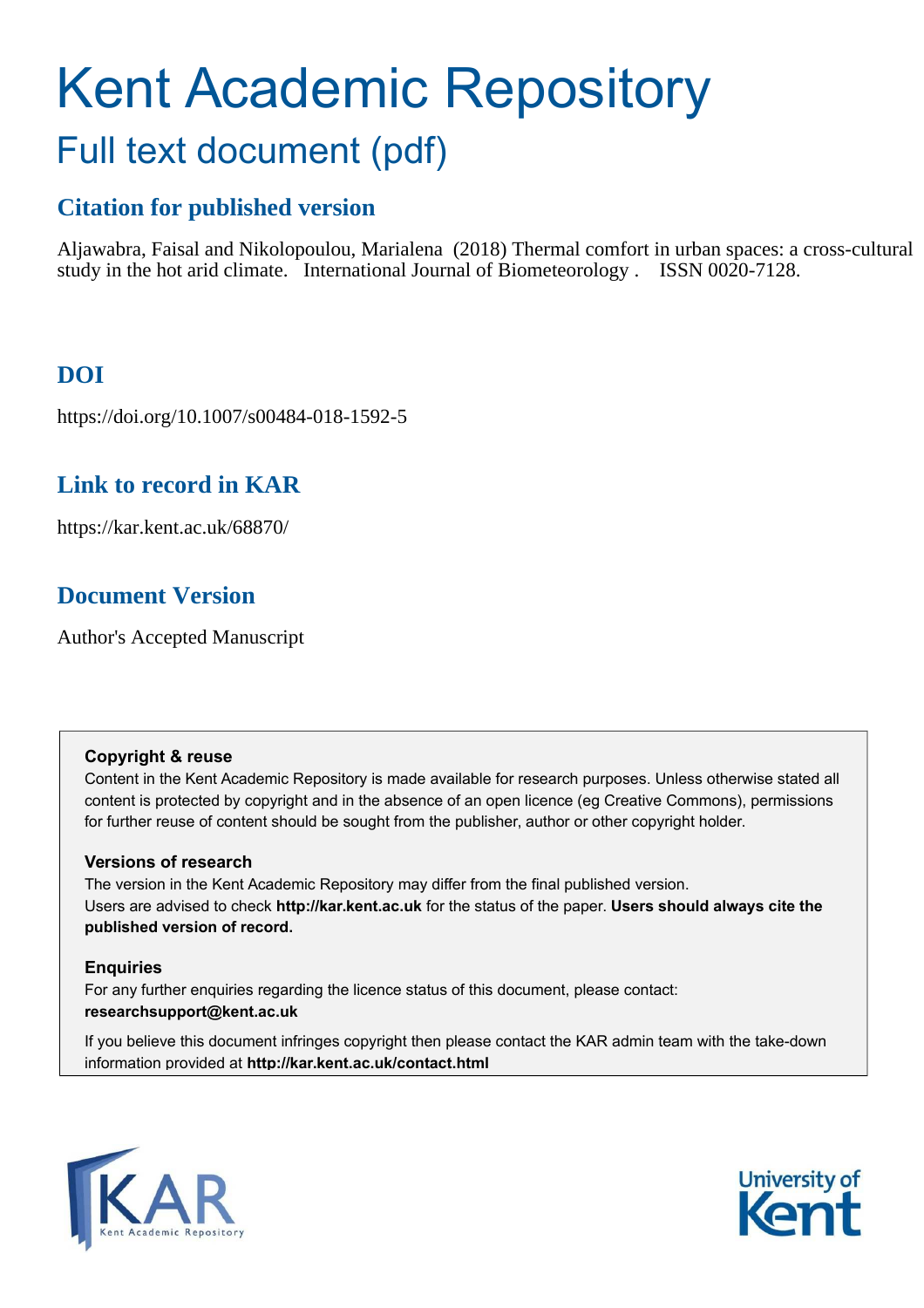# **Thermal comfort in urban spaces: a cross-cultural study in the hot arid climate**

# **Faisal Aljawabra<sup>1</sup>Marialena Nikolopoulou<sup>2</sup>**

Email: Faisal.Aljawabra@bath.edu

<sup>1</sup> Department of Architecture and Civil Engineering, University of Bath BA2 7AY, UK

<sup>2</sup> Kent School of Architecture, University of Kent, Canterbury CT2 7NR, UK

# **Abstract**

This cross-cultural research is an inaugural attempt to investigate the outdoor thermal comfort and the effect of cultural and social differences in hot arid climates. Case studies were carefully selected in two different parts of the world (Marrakech in North Africa and Phoenix-Arizona in North America) to represent two different cultures in similar climatic context. Field surveys, carried out during winter and summer, included structured interviews with a standard questionnaire; observations; and microclimatic monitoring. The results demonstrate a wide thermal comfort zone and prevalence of air-conditioning influencing thermal comfort requirements. The work also provides evidence of substantial cross-cultural differences in thermal comfort requirements between residents in Marrakech and Phoenix. It shows that adaptive measures, such as level of clothing, changing place, cold drinks consumption, and thermal experience, varies between cultures and this influences the thermal evaluation of visitors in outdoor spaces in the hot arid climate. Evidence between the time spent in outdoor spaces and thermal expectations has been found. Moreover, environmental variables such as air temperature and solar radiation, have a great impact on the use of the outdoor spaces in the hot arid climate, and may determine the number of people in urban spaces. The study also identified significant differences in thermal comfort requirements between different socioeconomic groups, highlighting the need for comfortable open spaces.

Keywords: Outdoor thermal comfort; Culture; Thermal adaptation; Hot arid climate; Urban space.

# **Introduction**

Outdoor public spaces play a significant role in improving public health and wellbeing of people and reduce government expenditure Roberst-Hughes (2013). The demand is greater than before for adequate outdoor public spaces that meet the social, cultural and comfort needs of the increasing population of urban areas. Fulfilling this demand will encourage people to stay longer outdoors socialising, exercising and enjoying nature, hence improving their health and wellbeing.

A considerable number of studies in the hot arid climate (Ali-Toudert and Mayer 2007; Dalman et al. 2011; Krüger et al. 2010; Salizzoni et al. 2011; Shashua-Bar et al. 2004; Tsiros 2010; Yahia and Johansson 2014) have followed the urban climatology and simulation approach where the focal point of the research is likely to be on the interaction between the environmental elements and the physical settings of the space, with fairly little consideration given to the human factor. On the other hand, field surveys, on the whole, are arguably the preferable method for studying the relationship between the spatial behaviour of people and their thermal comfort in outdoors . Makaremi et al. (2012) and Johansson (2006) have highlighted the need for more studies on thermal comfort and human behaviour to be conducted in the hot arid climate, where there has been very limited work. Recent studies in the hot arid climate have utilised field surveys to examine the effect of thermal expectation on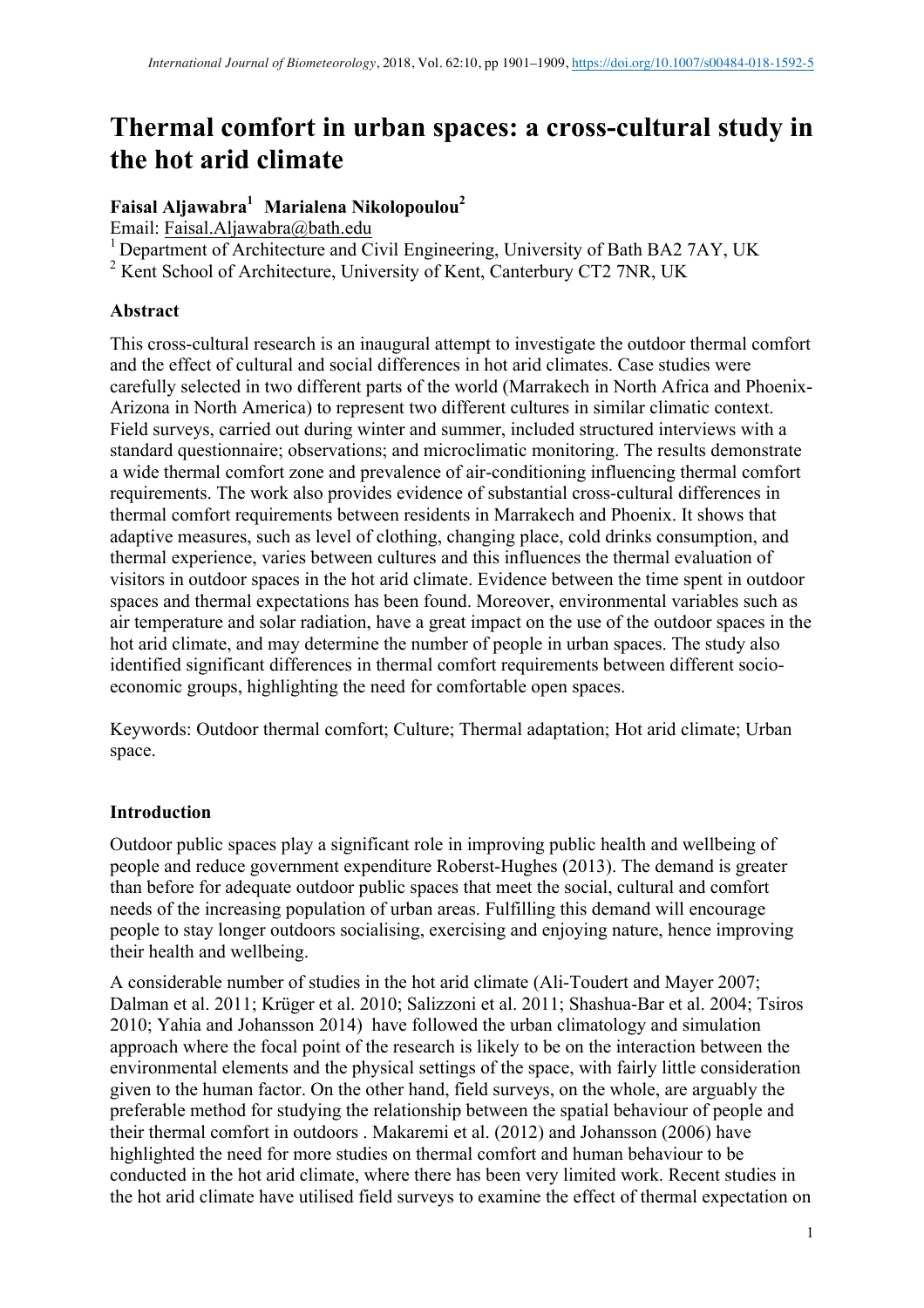outdoor thermal comfort (Shooshtarian and Rajagopalan 2017), and the effect of urban microclimate on activities (Sharifi et al. 2017), as well as applicability of the range of thermal indices. Some studies have combined field surveys with CFD simulations to study thermal comfort in air-conditioned outdoor spaces (Ghani et al. 2017) and new indices, such as IZA, have been developed particularly for cities in arid climates (Ruiz and Correa 2015).

Initial results by Aljawabra and Nikolopoulou (2009) aimed to develop a better understanding of the complex relationship between the microclimate and human behaviour in open public spaces in hot arid climates, focusing on activities and use of open spaces and the influence of microclimatic parameters, thermal sensation and preference along with the importance of open spaces for people of different socio-cultural backgrounds.

Failed open public spaces can be a result of the lack of understanding of the adaptive opportunities a public space can offer to visitors, and the negligence of cultural and social aspects when designing outdoor public spaces. The current paper proceeds to investigate how people from different cultures in the hot arid climate evaluate their thermal environment along with relationships between microclimatic and comfort conditions. It also seeks to identify adaptive measures influencing thermal comfort, and differences between different socioeconomic groups in the hot arid climate.

## **Materials and methods**

Culture can be defined as "The system of information that codes the manner in which people in an organized group, society or nation interact with their social and physical environment." (Reber 1985). In a previous study that investigated the influence of culture and environmental attitude on participants' thermal assessment of a square in Sweden and Japan, Knez and Thorsson (2006) defined cultural groups as "two groups of participants visiting the Swedish and the Japanese square, respectively. The two groups were considered as living in two different cultures". In the current study two cultural groups were selected from countries in different geographical locations, North Africa and North America; different level of development, developing and developed countries; and different dominant values. Hence the groups of participants who were visiting open spaces in Marrakech are representing one culture and those in Phoenix another.

Only people who were sitting or standing in the studied spaces were considered for interviews, since these optional, as opposed to the necessary activities, have a close relationship with the quality of urban open spaces Gehl (1996). Moreover, only local individuals were considered; tourists and other visitors were excluded from the analysis to ensure that the sample represents the local culture of the studied area.

### Human Monitoring

People were studied through questionnaire-guided interviews and observations. The questionnaire included four parts (Online Resource 1). The first part investigates the evaluation of different climatic parameters, thermal sensation and preference of subjects. Sensations were evaluated on a 5-pt scale and preferences on a 3-pt scale. The second part investigates potential aspects of physical and psychological adaptation as well as evaluation and use of the space. It also included wider aspects, such as the effect of the climatic context in childhood, recent thermal history, etc. The third part of the questionnaire was designed to evaluate the subject's socio-economic conditions. Three questions about educational level, job type, and financial abilities (Platt, 2006) were used to rank subjects according to their socio-economic background. Observation data such as age, gender, clothing, etc., were also included.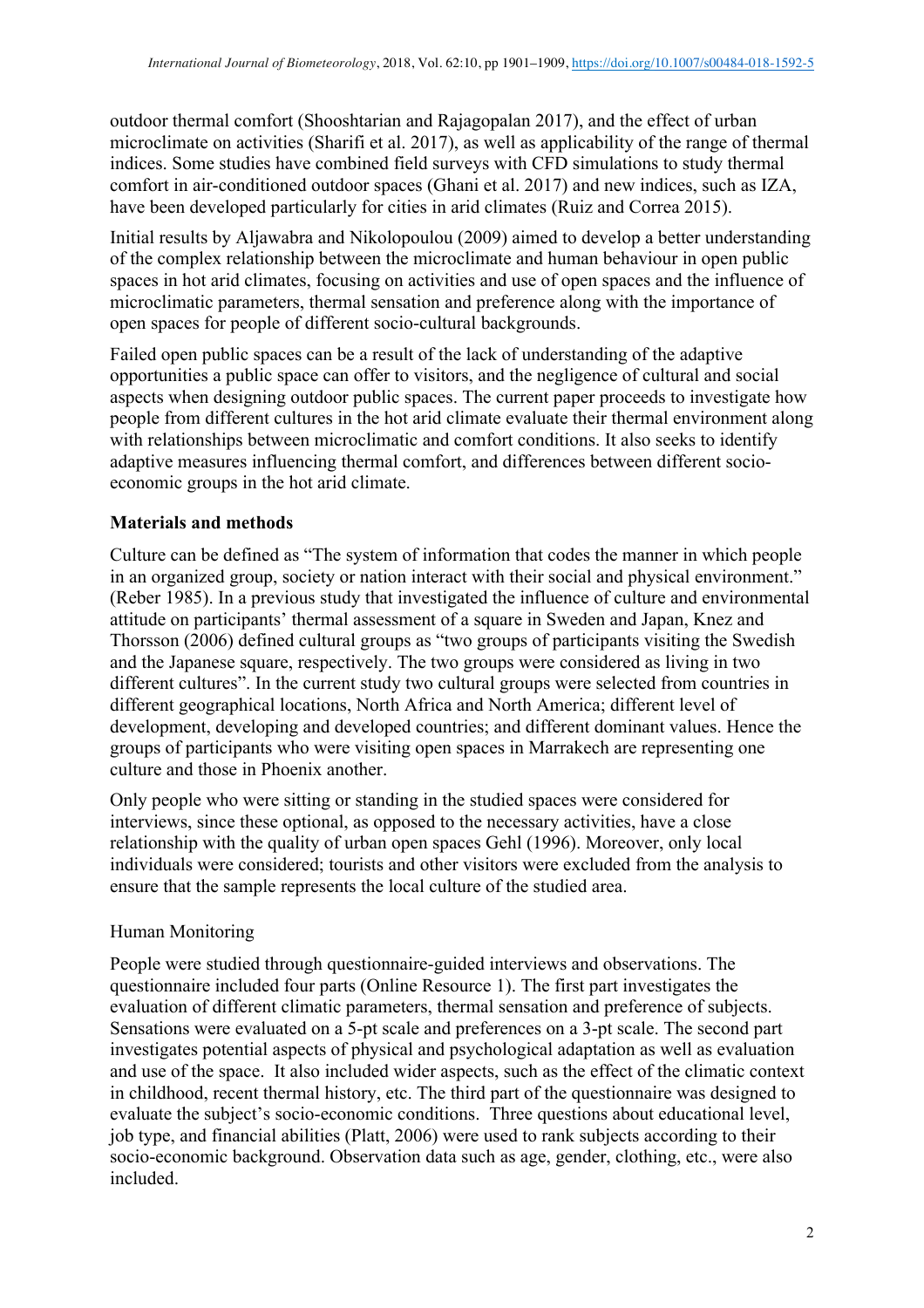# Environmental Monitoring

The environmental monitoring focused on measuring local air temperature, wind speed, solar radiation and relative humidity and their variation, which directly affect human comfort and behaviour in the study areas. The sensors used (Online Resource 2), selected to conform to ISO 7726 (1985), were fixed on the top of a portable case with the data logger and power supply located inside it. The portable case was placed next to the subjects during the interviews, aiming to monitor the conditions experienced. The microclimatic data were sampled and stored every 10 seconds, an observation form was filled every 30 minutes and interviews were carried out with people according to their presence and welling to participate. The meteorological parameters were also measured almost every 30 minutes at the end of each survey session in the middle of each site to obtain the overall microclimatic reading for use of space analysis.

## Study areas

Marrakech is located in the western part of North Africa 31°62'N 8°03'W, in the area between the dry semi-arid and the dry arid zone and its altitude is 450m. The two sites in Marrakech, park and plaza (Online Resource 3), are located close to the historical Mosque of Al Koutoubia near the centre of the old city of Marrakech. Site (a) Al Koutoubia Garden offers more shaded benches, whereas site (b) Al Koutoubia Plaza has very few number most of which are not shaded. People meeting and talking are the most frequent activities for site (a), while in site (b) people gather predominantly to watch other people and chatting.

Phoenix is located in the Salt River Valley in central Arizona 33°26'N 112°1'W, in the dry arid climatic zone and its altitude is 342m. Three sites were selected in Phoenix, site (c) Chaparral Park in Scottsdale, site (d) Tempe Beach Park and site (e) Tempe Marketplace in Tempe (Online Resource 2). Sites (c) and (d) are parks, suitable for sports and physical exercises as well as recreational activities (e.g. cycling, jogging, skating, picnics, etc.). Site (c) offers shaded areas and site (d) water-related activities (e.g. fishing, water slides, canoeing, etc.). Site (e), Tempe Marketplace, is a modern outdoor shopping mall, opened in 2007. It was designed to provide visitors with improved microclimatic conditions in the very hot summer. Dates and times in which field surveys were taking place are shown in Online Resource 4.

# **Results and Discussion**

### Description of the sample profile

A total of 431 interviews were carried out, 247 in the winter and 182 in the summer, including 86 females and 343 males. In Marrakech, there were 186 interviews in the winter and 117 in the summer, while in Phoenix; there were 65 in the summer and 61 in the winter. The number of interviews in Phoenix was lower than in Marrakech since fewer people were present during the field surveys. The sites studied were used by different age groups and gender (Online Resource 5).

Description of the microclimatic profile

Historical air temperature records of Marrakech and Phoenix for 30 years were obtained from the World Meteorological Organisation for the stations GMMX Marrakech/Ménara and KPHX Phoenix/Sky Harbor International (WMO 2011). The analysis of the climatic files shows that air temperature reaches maximum values in July and minimum in January in both cities. In winter, air temperatures are similar in Marrakech and Phoenix. However, in summer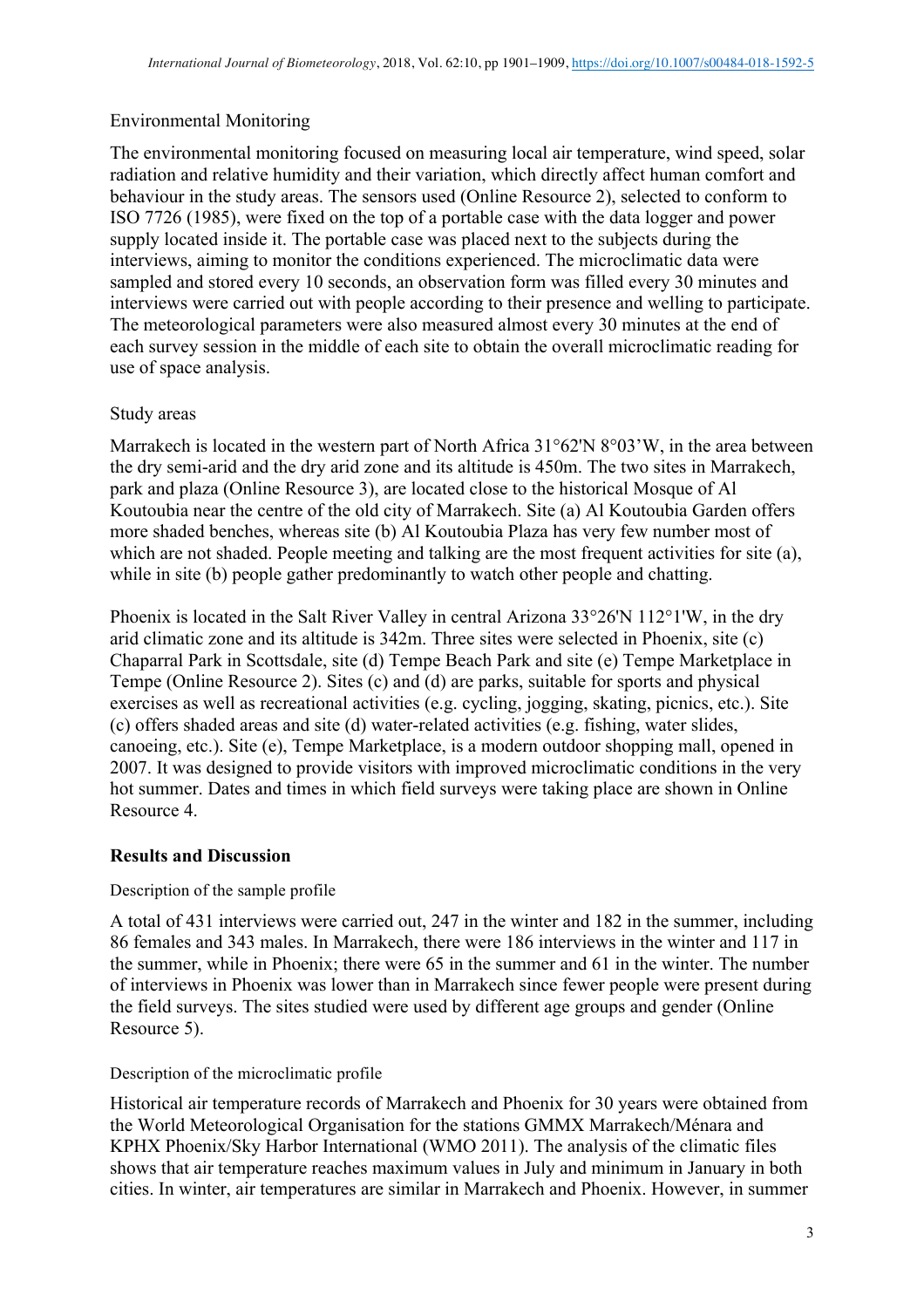the mean value of air temperature in Phoenix is around 5˚C higher than in Marrakech. Throughout the winter months, from November until early March, Marrakesh gets mild temperatures, with the average high of 18°C; the average low drops below 6°C during this time. During the summer months, late May until September, the temperature in Marrakesh remains high. July is the hottest month of the year, when the temperature climbs to 38°C. In Phoenix, the average high is 20°C and the average low drops below 8°C during winter. During the summer months, the temperature in Phoenix remains high. July is the hottest month of the year, when the temperature climbs to over 39°C. The means of the microclimatic variables measured on site are presented in Online Resource 6.

Cross-cultural evaluation of thermal sensation

### *Comparing the environmental variables in the two cities*

Statistical analysis was employed to identify differences between the environmental variables recorded during the surveys for the two cultural groups, using the independent-sample t-test (Online Resource 7). Comparing the means of air temperature, solar radiation, wind speed, and the relative humidity, the results showed weak differences in the solar radiation intensity S and the relative humidity RH between the two cities in winter. More specifically, Eta squared  $(\eta^2)$ , the effect size associated with t-test (Jaccard 1990), of the S and RH were calculated as  $\eta^2$  (S) = 0.09 (p < 0.01) and  $\eta^2$  (RH) = 0.02 (p < 0.05), both indicating a weak association.

In summer, a weak difference was also found between the two cities in wind speed Ws,  $\eta^2$ (Ws) =  $0.07$  (p<0.01), while for air temperature  $T_{air}$ , the effect size of t-test associated was strong  $\eta^2$  (T<sub>air</sub>) = 0.21 (p<0.01). This highlights that most of the environmental variables measured in the two cities were similar, the exception being air temperature in the summer, where there were differences, although this difference was as little as  $3^{\circ}$ C.

### *Comparing the subjective thermal evaluation in the two cities*

#### *i. The thermal sensation*

To examine how the thermal conditions are evaluated in the two cities in the hot arid climate, the subjective thermal evaluations of all the interviewees, in Marrakech and Phoenix, were compared against each other. Chi-square  $(\chi^2)$  test of independence was conducted seasonally to compare the actual thermal sensation vote (ASV) of the participants in Marrakech and Phoenix.

In winter, the Chi-square test results are  $\chi^2$  (4, N=249) = 33.73, p<0.001 with the effect size Somers' d was -0.25. In summer, Fisher Exact test was used to meet the Chi-square test assumption requirements; the test results are  $\chi^2$  (4, N=182) = 9.37, p<0.05 and the effect size Somers' d of 0.21. The effect size of association between ASV and the participants in the two cities was weak in both seasons. The results therefore suggest that people in the Marrakech group evaluated their thermal environment in a different way to the Phoenix group. Considering that no significant differences were found between the main environmental variables monitored in the two cities, it appears that the reason why people evaluated their thermal sensation differently is not due to differences in the environmental variables between the two cities, but other non-environmental factors influence this relationship.

Despite having 40% of participants feeling neutral (ASV=0) towards their thermal environment in Marrakech and 20% in Phoenix (Fig.1), there were 50% of the participants in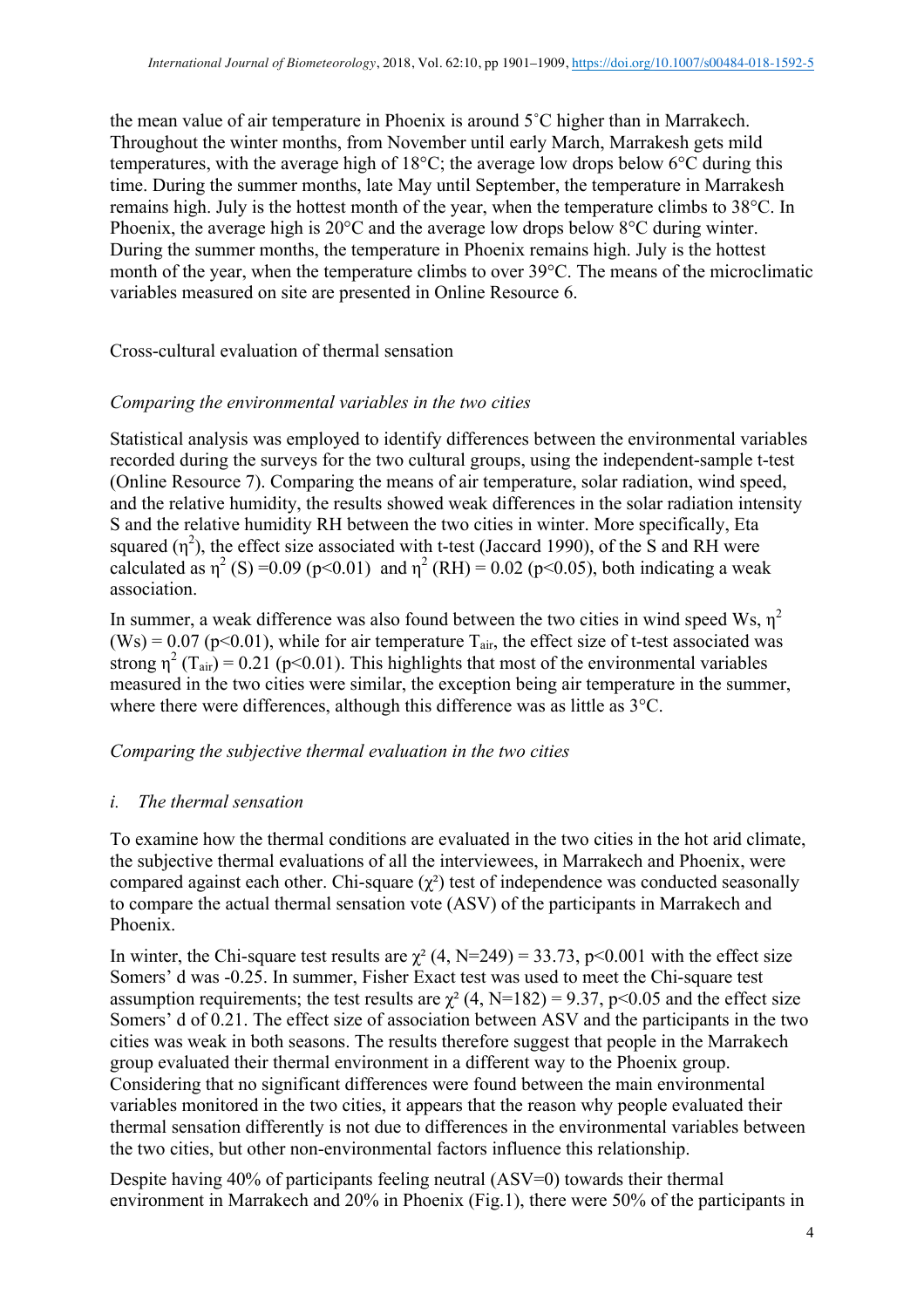Marrakech and 30% in Phoenix who preferred to maintain their thermal conditions (Fig.2). This means that 10% of those who preferred to maintain their thermal conditions in both cities were feeling warmer or cooler than neutral, suggesting the occurrence of adaptation.



**Fig.1** Percentage frequency distribution of actual thermal sensation votes (ASV) in Marrakech and Phoenix. (- 2=cold, +-1=cool, 0=neither warm nor cool, +1=warm, 2=hot)



**Fig.2** Percentage distribution of votes on the thermal preference scale in Marrakech and in Phoenix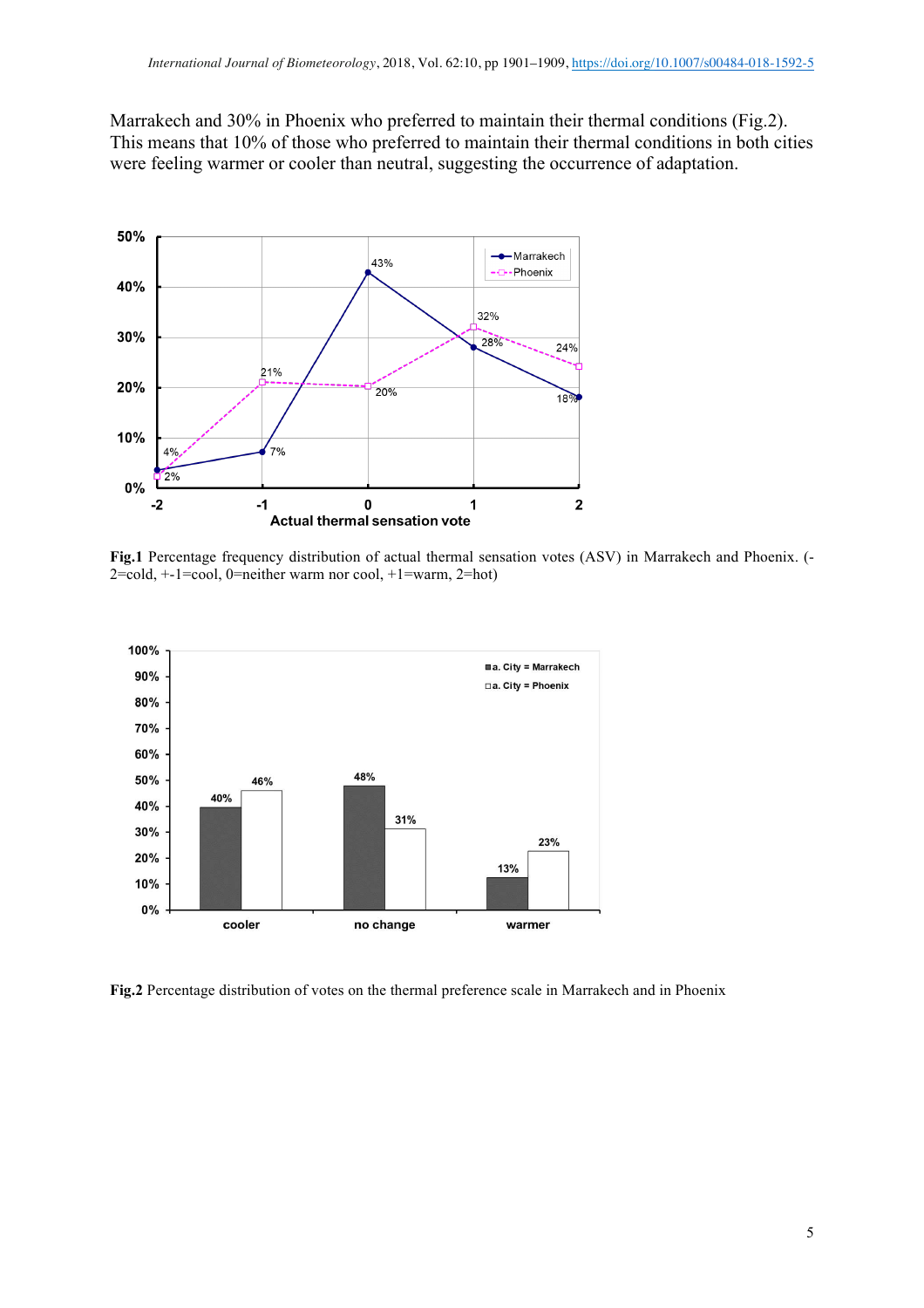## *ii. The wind sensation*

The results of Chi-square test between the two cities and wind speed are  $\chi^2$  (4, N=431) = 71.68, p<0.001 with the effect size Somers' d was 0.24. The effect size of association between wind sensation and the two cities is weak. The t-test results mentioned above indicate weak differences in wind speed measurements between the two groups in Marrakech and Phoenix. Therefore, it appears that people from the two groups have different evaluations of wind sensations.

The analysis of wind sensation scale in Marrakech and Phoenix during the two seasons revealed that the largest percentage of participants in Marrakech, around 40%, felt the wind was neutral, i.e. neither windy nor calm. Alternatively, the largest percentage of participants in Phoenix, around 50%, described it as calm. This explains the weak association between wind sensation and the cultural groups and therefore, the wind sensation is differently evaluated by people in Marrakech and in Phoenix. It is interesting, however, that the wind preferences of participants are similar in both cities. The majority of people in both groups preferred no change in the wind situation (60%) and almost (30%) wanted more wind.

### *iii. The humidity sensations*

The Chi-square test between participants in the two cities and the relative humidity shows that  $\gamma^2$  (4, N=431) = 23.64, p<0.001 with the effect size of Somers' d being 0.21. The effect size of association of the relative humidity between participants in the two cities is weak. More participants felt dry in Phoenix (40%) compared with Marrakech (20%). The effect of trees and shaded areas in Al Koutoubia Park, where most participants in Marrakech were observed during noon time, could explain this difference.

The relationship between the microclimatic parameters and ASV

To quantify the relative contribution of microclimatic parameters to thermal perception correlation analysis was carried out and complemented by ordinal regression analysis. The results show that  $T_g$ ,  $T_{air}$ ,  $R_H$ ,  $W_S$  are correlated with ASV in both cities, hence these variables may be analysed by using the ordinal regression analysis (Online Resource 8). The globe temperature  $T_g$  is used as an indicator of solar radiation in addition to air temperature. Moreover, as  $T_g$  has the property of reacting to the environment in much the same way as a human person, it is a useful indicator for thermal comfort studies (Nicol 2008). Therefor  $T_g$ , RH, W, were used in the ordinal regression.

As expected wind speed is negatively correlated with ASV in Marrakech, while a positive correlation was found in Phoenix. This could be attributed to the wind causing warmer wind sensations under high air temperatures in summer, particularly as earlier analysis identified higher mean T<sub>air</sub> in Phoenix in the summer, although further analysis would be required. Ordinal regression, selected as ASV is an ordinal variable measured using a scale, was performed to predict the criterion variable (ASV). Three variables, globe temperature  $(p<0.001)$ , wind speed  $(p<0.05)$ , and the relative humidity  $(p<0.05)$  were found to be significant and accounted for almost 23% of the variation in the actual sensation vote (ASV). However,  $R^2 = 0.23$  indicates weakness in the ability of the predicted model to fit that data. By comparing Wald values for these variables (predictors), globe temperature  $T_g$  (Wald= 14.4, p<0.001) is the most important predictor that influences the actual thermal sensation votes of Marrakech participants followed by wind speed Ws (Wald=  $6.86$ ,  $p<0.05$ ). The outcome model is presented in equation (1)

ASV 
$$
Marrakech = 0.11T_g - 0.71Ws - 0.02RH
$$
 **R**<sup>2</sup>= 0.23 eq. (1)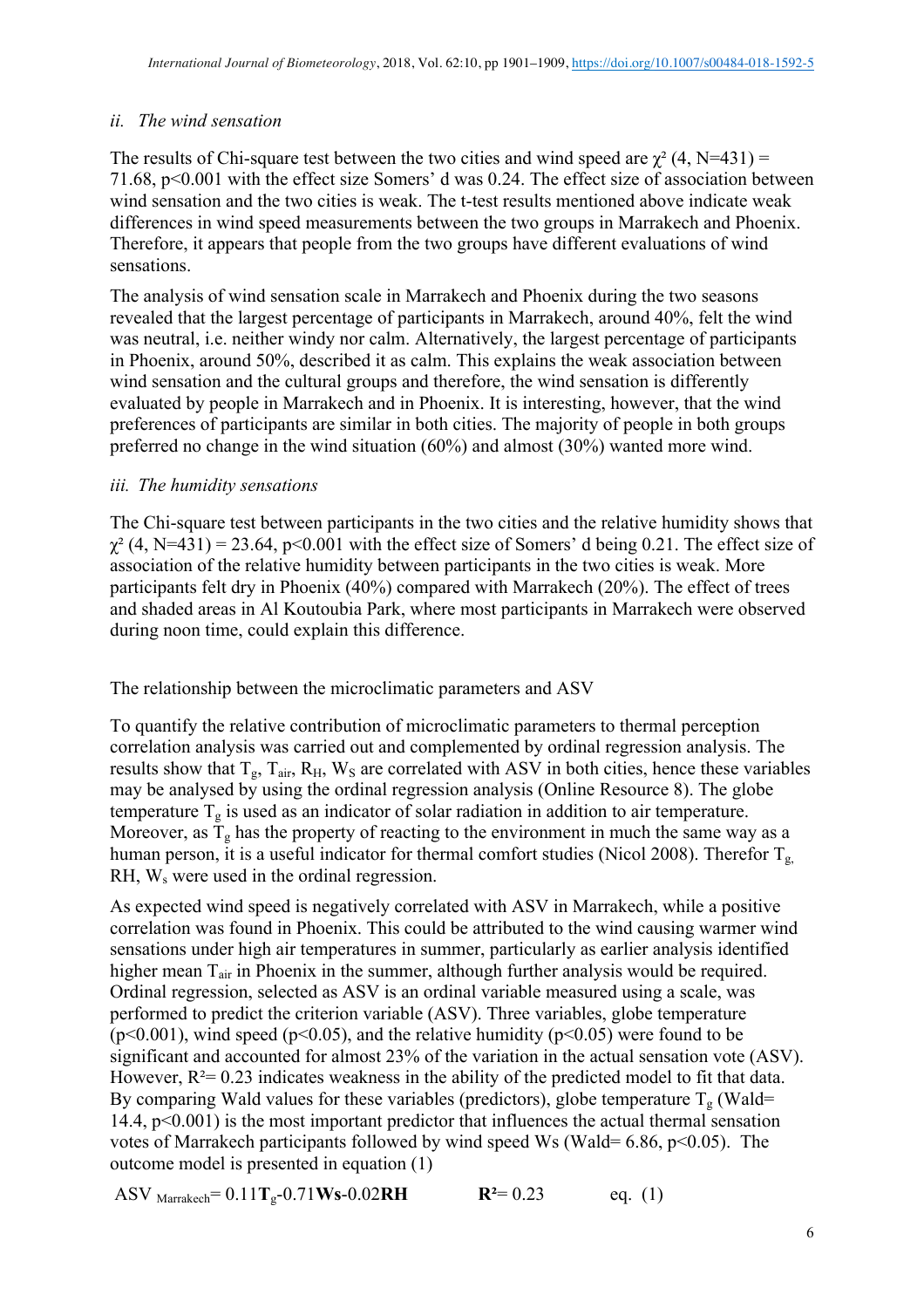In Phoenix, the ordinal regression shows that there are three significant variables, globe temperature ( $p<0.001$ ), wind speed ( $p<0.001$ ), and the relative humidity ( $p<0.05$ ), which accounted for almost 60% of the variation in the thermal sensation (ASV), (Cox and Snell  $R^2$  = 0.59). By comparing Wald values for these variables (predictors), globe temperature  $T_g$ (Wald=  $50.66$ ,  $p<0.01$ ) is the most important predictor that influences the actual thermal sensation votes of Phoenix participants. The outcome model is presented in equation (2).

ASV Phoenix= 0.30 Tg -0.89**Ws**+0.07**RH R²**= 0.58 eq. (2)

Thermal neutrality and thermal sensitivity

This study sought to identify whether there are any differences in thermal comfort requirements, particularly thermal sensitivity and thermal neutrality, between the different cities in the hot arid climate. Thermal neutrality is defined as the temperature which gives a neutral thermal sensation, i.e. neither warm nor cool (Humphreys 1975), or the thermal index value (temperature) corresponding with a maximum number of people voting neutral on a thermal sensation scale (Brager 1998). The average neutral temperature has been used extensively in thermal comfort research to study the effects of experience on respondents' thermal perception (e.g. Lin (2009). To calculate the neutral temperatures in the two cities a bundle or a "bin mean thermal sensation vote" was used, rather than the individual actual votes to reduce individual differences, as recommended by De Dear and Brager (2002), Hwang and Lin (2007).

Because of the significance of the globe temperature  $T_{g}$  as a predictor of thermal sensation in the context of this study, it was used to predict neutral temperature and examine thermal sensitivity. Mean thermal sensation vote responses for each three-degree interval of  $T_g$  are presented in Fig.3, with the following fitted regression lines for the two cities including the whole dataset:

Marrakech: ASV =  $0.072 \cdot T_g - 1.6$  (R<sup>2</sup>= 0.96) eq. (3) Phoenix: ASV =  $0.112 \cdot T_g - 2.7$  (R<sup>2</sup>= 0.96) eq. (4)



**Fig.3** Neutral temperatures calculated using linear regression model for the two cities

From Equations (3) and (4), both thermal sensitivity and degree of adaptation can be investigated. The slope of the fitted lines indicates the thermal sensitivity of subjects; the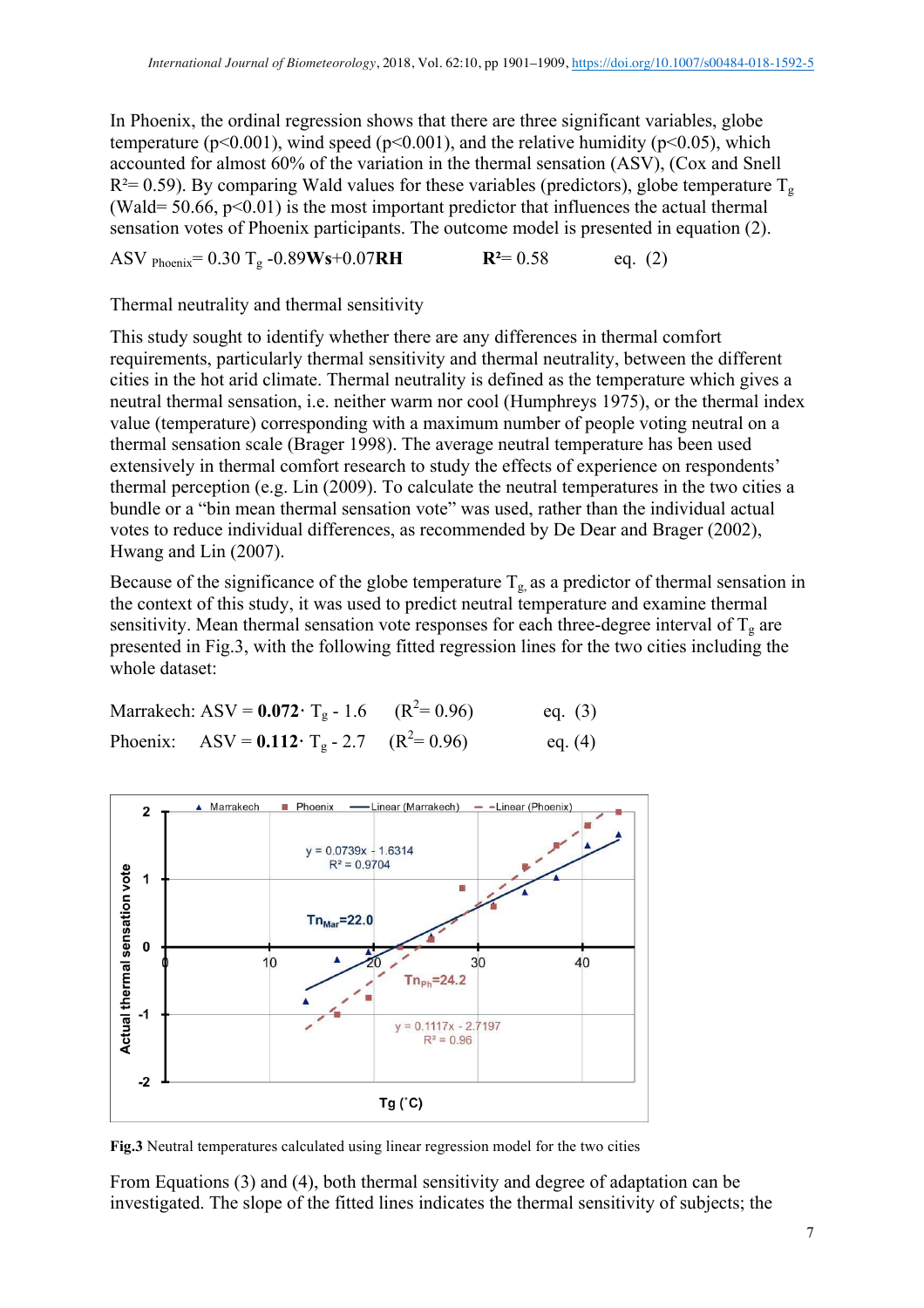lower the value of the slope the less thermally sensitive the participants are. The slope value 0.072 corresponds to 14 °C T<sub>g</sub> per sensation unit in Marrakech, while the slope value 0.112, corresponds to 9 °C  $T_g$  per sensation unit in Phoenix. This means that people in Marrakech were thermally comfortable at a wider range of  $T<sub>g</sub>$ , being less sensitive to variations in air temperature and solar radiation than participants in Phoenix. The higher thermal sensitivity in Phoenix may be attributed to the fact be that the majority of participants were indoors just before coming to the open space, which are predominantly air-conditioned spaces, unlike Marrakech, where most indoor spaces are naturally ventilated. In fact, 86% of participants in Phoenix were indoors just before visiting the outdoor space, where they were interviewed, compared to 60% in Marrakech (Online Resource 9).

The neutral temperatures  $(T_n)$ , calculated using equations (3) and (4) for ASV= 0, are 22.0<sup>°</sup>C and 24.0 $^{\circ}$ C T<sub>g</sub>, for Marrakech and Phoenix respectively. It is noticeable that the neutral temperature for Marrakech is 2˚C lower than for Phoenix, which is likely due to the difference in clothing insulation between the two groups (see next section). The results above highlight significant differences in thermal sensitivity and neutrality between the two different cultural groups. This finding together with results of the subjective evaluation of thermal sensation presented earlier confirm that the thermal requirements of people in Marrakech and Phoenix are different despite the similarity in the prevailing climate in both locations**.**  Thermal adaptation

There is now extensive evidence that people adapt to their environment, and in the context of thermal comfort this enables them to achieve thermal comfort in a wide range of conditions. Nikolopoulou and Steemers (2003) identified three levels of thermal adaptation, physical, physiological, and psychological. The former referred to the changes made, in order to adjust oneself to the environment, or alter the environment to his needs, while the latter referred to the various psychological factors influencing the thermal perception of a space. They also highlighted that these should be viewed as complementary rather than contradictory.

# *Clothing*

An important behaviour to improve thermal comfort is through clothing adjustments. In hot climates, clothing should allow the cooling effect of air movement. For example, a western outfit has a thermal insulation value of 0.3 clo while a North African traditional loose dress in bright colours clo value of up to 0.5 (Clark and Edholm 1985).

It was observed that people in Marrakech tend to wear clothes that cover most of their bodies in winter and in summer for both genders, predominantly due to cultural norms. In Phoenix, on the other hand, people have fewer cultural restrictions on what they wear, particularly in summer e.g. T-shirts, shorts, short skirts, etc. As a result, the level of clothing insulation was significantly higher in Marrakech throughout the year, which was twice as much as the value in Phoenix in winter, i.e. 0.87 and 0.43 clo respectively. The difference in clothing insulation values between the two groups was also significant in summer (Fig.4).

The minimum value of clothing insulation recorded during this study was 0.35 clo at 38˚C in Marrakech and 0.25 clo at 39°C in Phoenix. The maximum value of clothing insulation recorded in Marrakech was 0.95 at 12˚C while the maximum value of clothing insulation in Phoenix was  $0.70$  at  $5^{\circ}$ C (Fig.5).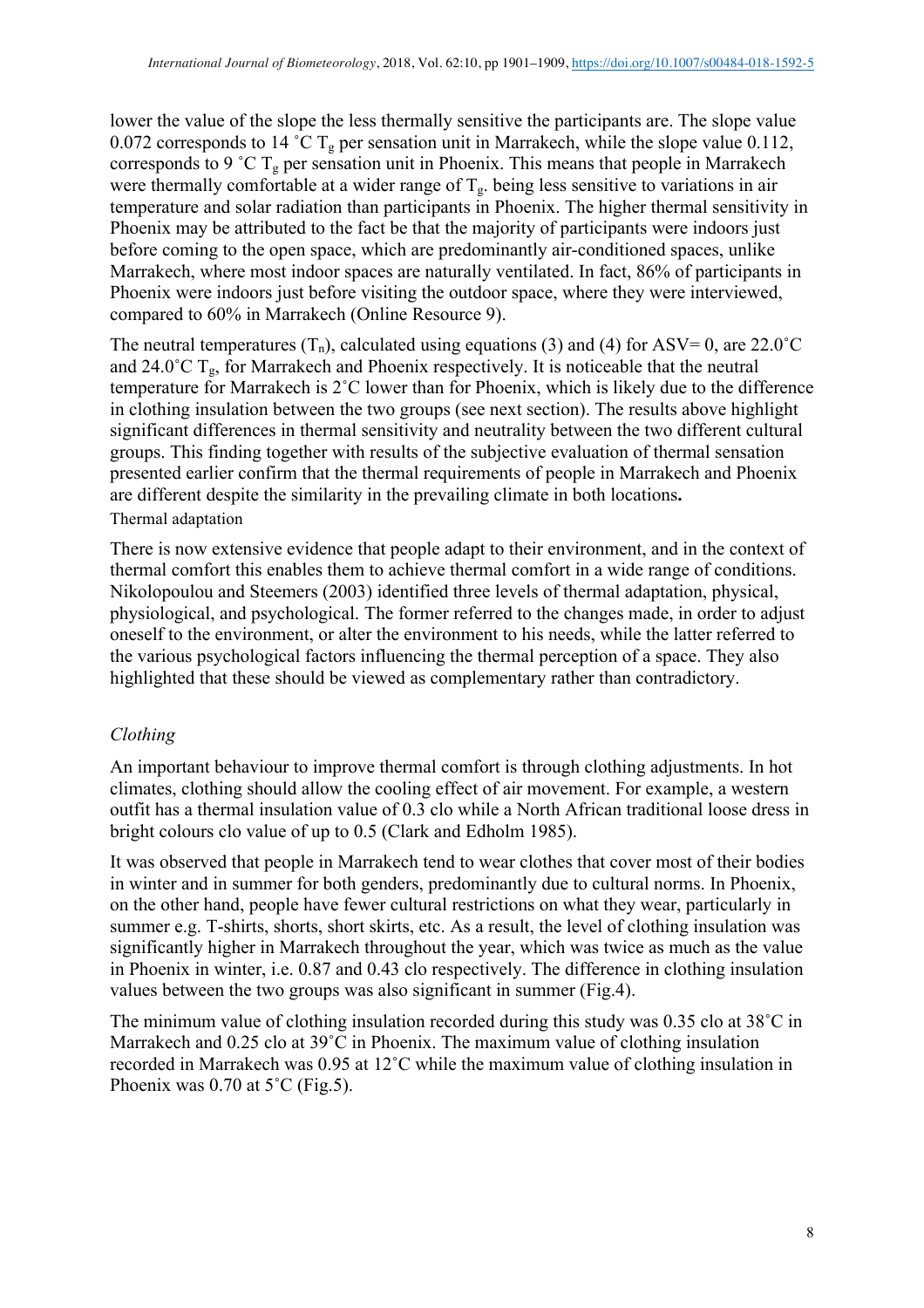

**Fig.4** Clothing insulation values of both groups in Marrakech and Phoenix in winter and summer



**Fig.5** Clothing insulation as a function of air temperature in Marrakech and Phoenix in both seasons.

# *Changing place*

Since very little can be done to mitigate high air temperatures outdoors, people tend to maintain their thermal comfort by reducing the solar gain and moving to shade. Seeking shade can be seen as an adaptive action to reduce the effect of direct solar radiation on their bodies in outdoor environments. Locals tend to avoid sitting in the direct sunlight in Marrakech even in winter, when tourists would sit in the sun.

In winter, 50% of the total number of people in Marrakech were in shade, and the maximum number of people were found when the air temperature was around 19˚C. On the other hand, the percentage of people in shade was less than 50% in Phoenix when the temperature was less than 28˚C. When the temperature exceeded 28˚C, 83% of the people were found in shade. In summer, the percentage of the number of people in shade was always more than 70% of the total number of people in Marrakech. The number of people decreased when the temperature exceeded 37˚C. In Phoenix, the number of people appears to be increasing with higher air temperatures. This is due to the high number of people found in Tempe Beach Park, at the water play area in the middle of the day when air temperatures were high. Although the number of people in shade was increasing, the percentage of people who were in shade was less than 50% (Online Resource 10)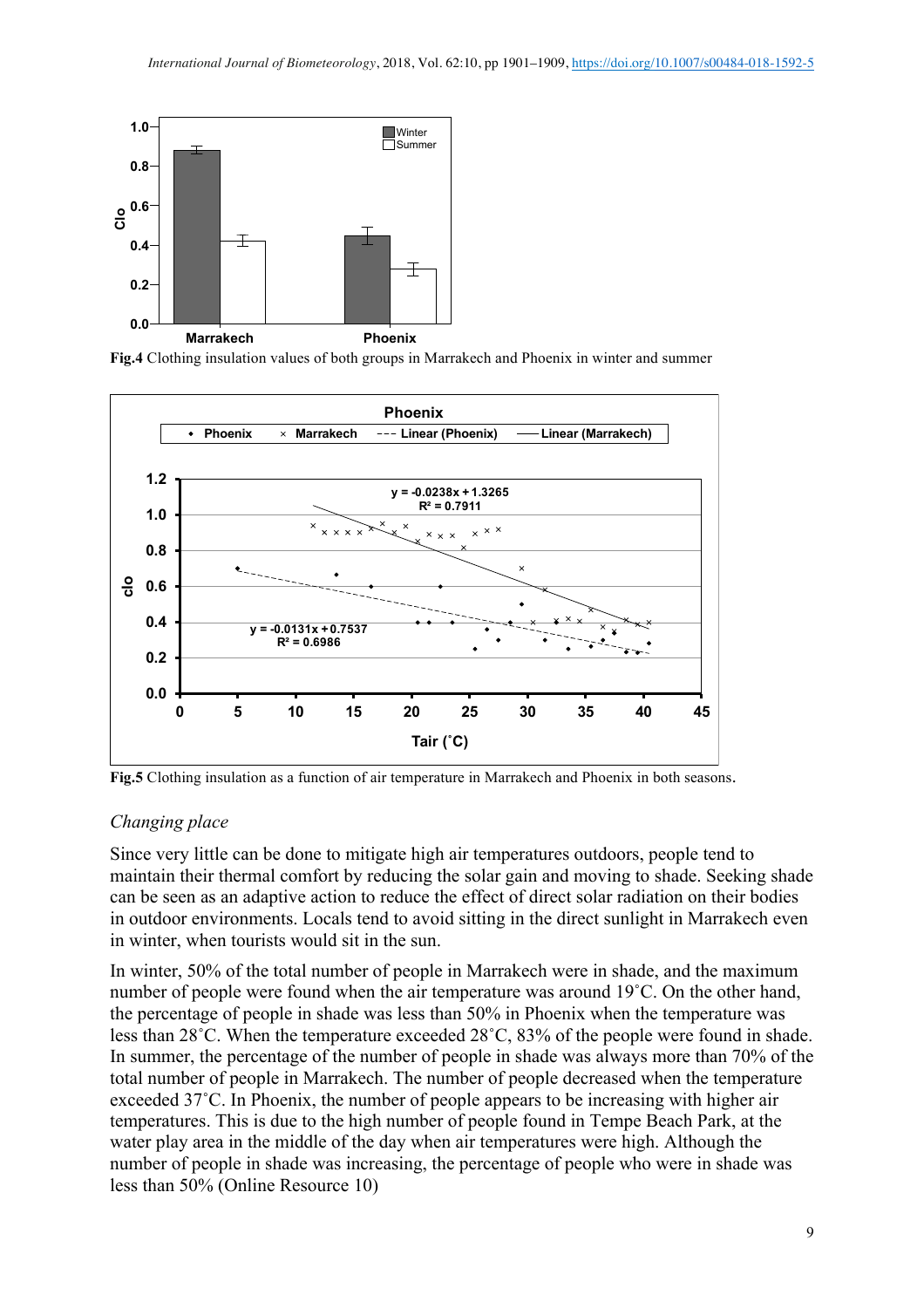# *Cold drinks*

Consuming cold or hot drinks is one way to alter the metabolic rate as a behavioural action to improve thermal comfort (Baker and Standeven 1996). In fact, almost 60% of participants in Phoenix consumed cold drinks, with only 30% in Marrakech. Consumption of cool drinks to reduce metabolic heat is considered as an action of coping with variable thermal comfort and can be related to the long-term experience that people have gained through years of experiencing similar conditions (Nikolopoulou and Steemers (2003). Since people in both cities have experienced similar conditions, the difference in cold drink consumption could be linked to cultural differences. It is unusual to see locals in Marrakech carrying a bottle of water or cold drink. On the other hand, it is typical for people in Phoenix to have water bottles, ice creams and iced soft drinks.

# *Experience and Expectations*

Past experiences influence expectations of the thermal environment (Nikolopoulou and Steemers 2003). When these expectations do not match the actual conditions in an urban open space this can also influence thermal perceptions and consequently the time spent in the outdoor space. The average time spent outdoors by users who considered the weather conditions to be typical for the time of year was longer by about 10% in both cities, compared with the time spent by those who considered the weather atypical (Fig. 6). This indicates that participants' expectations appear to influence the time they spend in outdoor spaces.



**Fig 6** Time spent outdoors for different weather expectations in Marrakech and Phoenix.

**Table 1** Seasonal neutral temperatures for Marrakech and Phoenix.

|                           | $T_n$ winter $(^{\circ}C)$ | $R^2$ | $T_n$ summer ( $°C$ ) |      |
|---------------------------|----------------------------|-------|-----------------------|------|
| Marrakech                 | 19.5                       | 0.96  | 25.5                  | 0.92 |
| Phoenix                   | 23.5                       | 0.97  | 26.5                  | 0.99 |
| $\Delta T$ between cities |                            |       |                       |      |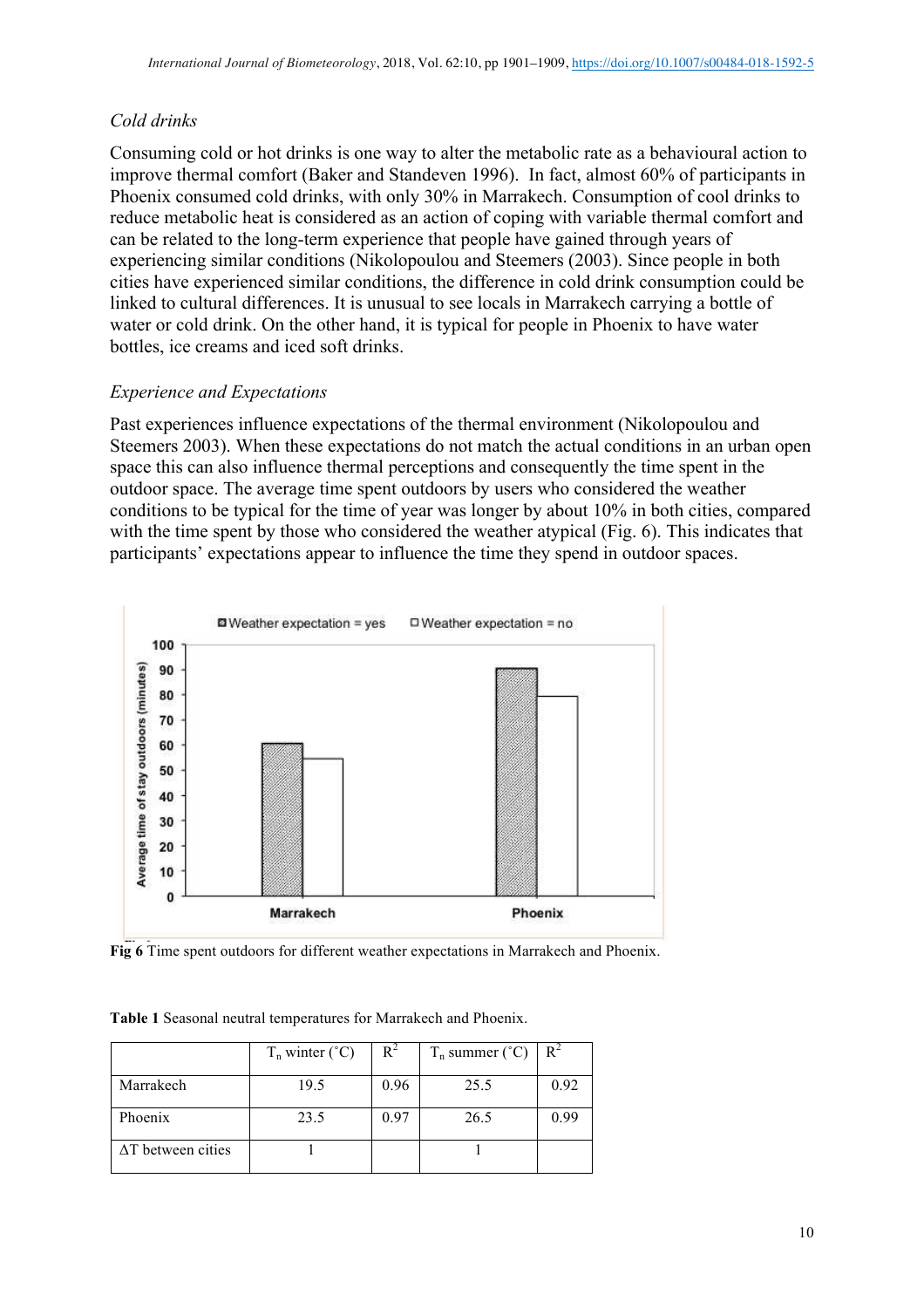Neutral temperatures can also be viewed as a result of long-term experiences. The differences in neutral temperatures in the different cities were discussed earlier, but it is also worth highlighting seasonal differences. In winter the two groups vary the most with a 4˚C difference, while they had similar thermal neutrality in summer (Table 1). This indicates that participants from the two cities may have similar expectations of weather conditions in summer but not in winter. Since the clothing insulation parameter clo is not accounted for by Tg unlike other thermal indices such as SET\* (Lin et al. 2011), the higher levels of clothing insulation clo in Marrakech, particularly in winter as was mentioned earlier, can also be contributing to the big differences in thermal neutrality between the two groups in winter.

Thermal comfort and socio-economic background

This study also investigated whether socio-economic background can be influencing thermal comfort requirements in the hot arid climate. For that, three factors were chosen to classify subjects into three groups based on their education, job, and self-assessment of their own financial circumstances (Platt, 2006). The "low group" represents individuals with a basic education, who were jobless or had a low income and their financial situation was described as 'quite or very difficult'. The "high group" consists of people who had a higher education, highly skilled jobs and their financial situation was described as 'all right' or 'living comfortably'. Those in between these two groups were included in the "medium group" (Aljawabra and Nikolopoulou 2010).

Combining the population from the two cities together, the neutral temperatures for the three socio-economic groups were calculated using the fitted equations  $(3)$  (4) and  $(5)$  when ASV=  $0$ .:

| High: ASV = $0.090 \cdot T_g - 2.10$ (R <sup>2</sup> = 0.95, p<0.001) 23.5 °C eq. (5)          |  |  |
|------------------------------------------------------------------------------------------------|--|--|
| Medium: ASV = $0.065$ · T <sub>g</sub> - 1.40 (R <sup>2</sup> = 0.84, p<0.001) 21.5 °C eq. (6) |  |  |
| Low: ASV = $0.054 \cdot T_g - 1.06$ $(R^2 = 0.70, p < 0.001)$ 19.5 °C eq. (7)                  |  |  |

The relevant  $(T_n)$  temperatures of high, medium, and low groups were 23.5 °C, 21.5°C and 19.5°C  $T_g$ . The social group "high" is the most sensitive to the variation in  $T_g$  with the slope value of  $\tilde{0.107}$ , corresponding to 9 °C T<sub>g</sub> per sensation unit; the "medium" group with the slope value of 0.083, corresponding to  $12^{\circ}$ C T<sub>g</sub> per sensation unit; and finally, the group labelled "low" with the slop value of 0.054, corresponding to 18 °C  $T_g$  per sensation unit. A possible explanation of why people in the lower socio-economic group found to be thermally comfortable at a wider range on the thermal index might be attributed to their life circumstances. For example, participants from the higher socio-economic group were spending their time predominantly in air-conditioned buildings, driving air-conditioned cars. On the contrary those from the lower socio-economic group, reported they cannot afford installing air conditioning units in their dwellings. Instead they escape the undesirable indoor conditions visiting the outdoor public spaces. Having limited options to choose from, people from this group are likely to better tolerate outdoor thermal conditions.

### **Conclusions**

The current study has provided evidence of cross-cultural differences in thermal comfort conditions between residents in Marrakech and Phoenix, similar to differences identified by Thorsson et al. (2007) for Sweden and Japan. As with various studies in outdoor contexts, the results confirmed a wide thermal comfort zone and different types of adaptation enabling this, as it has been demonstrated for temperate (Nikolopoulou and Steemers 2003; Nikolopoulou and Lykoudis 2006) as well as hot-humid climates (Lin 2009; Lin et al 2011). However, there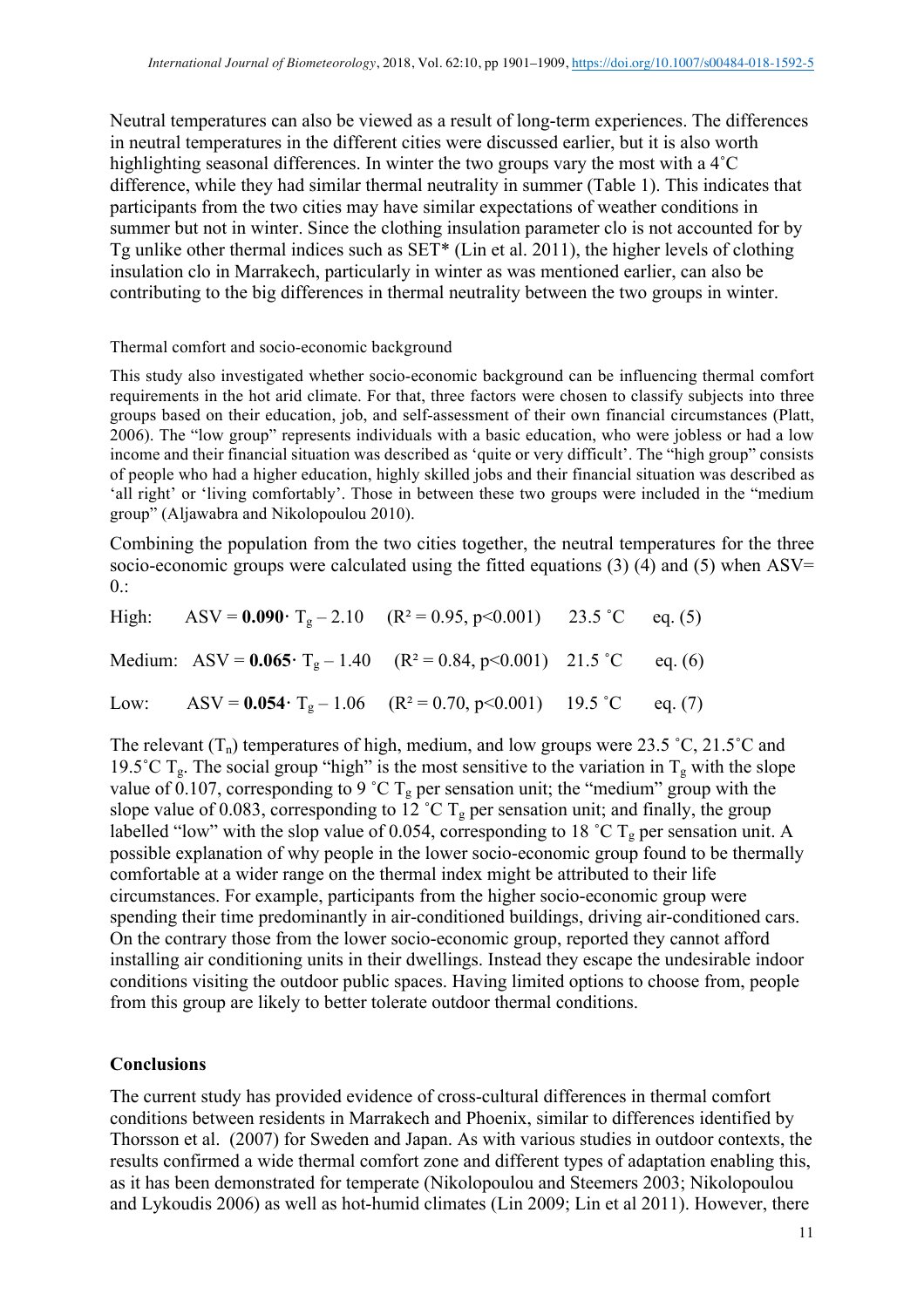were significant differences in thermal sensitivity and neutrality between the two cultural groups in Marrakech and Phoenix, and people evaluated their thermal environment differently.

More specifically, people in Marrakech were thermally comfortable at a wider range of temperatures, and they were less sensitive to variations in air temperature and solar radiation than participants in Phoenix. Considering that the main environmental variables were similar in the two cities, the reason for such differences are due to non-environmental factors influencing the participants' thermal evaluation. The higher thermal sensitivity in Phoenix may be attributed to the fact be that the majority of participants are exposed to more airconditioned spaces, unlike Marrakech, where most indoor spaces are naturally ventilated. This influence of air-conditioning on adaptation was also demonstrated by Yahia and Johansson (2013) in the context of Damascus.

Other forms of adaptation include clothing, which is also an important cultural influence (Yahia and Johansson 2013), with the higher clothing insulation in Marrakesh being responsible for a 2˚C lower neutral temperature than for Phoenix. Adaptive measures, such as changing location, with natives in Marrakech found predominantly in shade, and consumption of cools drinks more prevalent in Phoenix, mark further differences between the two cultures.

A notable influence of expectations was also evidenced by the time spent in the outdoor spaces, when comparing the average time spent in Marrakech and Phoenix by those who estimated the weather conditions as typical for the time of year or otherwise. The time spent outdoors by the first group was relatively longer in both cities.

Crucially, significant differences in thermal comfort requirements were found between different socio-economic groups. Subjects in the lower socio-economic group found to be thermally comfortable at a wider range of temperatures compared to the higher socioeconomic group. Participants from the lower group often could not afford installing air conditioning units, escaping the undesirable indoor conditions by visiting outdoor public spaces. Having limited options to choose from, people from this group are likely to tolerate outdoor thermal conditions more than individuals who have more mitigating options.

In summary, the work evidenced the importance of understanding cultural differences, through identifying different thermal requirements of people in Marrakech and Phoenix, despite the similarities in the prevailing climate. It also highlighted the societal need for comfortable outdoor open spaces for the wider population not just for recreation but also for survival, particularly for those from lower socio-economic background, which will become even more of a priority with a changing climate.

### **Acknowledgments**

This research has been funded by the Department of Architecture and Civil Engineering, University of Bath. We would also like to thank Professor Pete Walker from the University of Bath for his support in the submission stage of the PhD thesis, and Professor Harvey Bryan, Professor Jacques Giard and Dr Akram Roshidat and the Herberger Institute Research Center at Arizona State University (ASU) for their invitation and hospitality.

### **References**

- Ali-Toudert F, Mayer H (2007) Thermal comfort in an east-west oriented street canyon in Freiburg (Germany) under hot summer conditions Theoretical and Applied Climatology 87:223-237
- Aljawabra F, Nikolopoulou M (2009) Outdoor thermal comfort in the hot arid climate: The effect of socioeconomic background and cultural differences. Paper presented at the PLEA2009 - 26th Conference on Passive and Low Energy Architecture, Quebec City, Canada, 22-24 June 2009
- Aljawabra F, Nikolopoulou M (2010) Influence of hot arid climate on the use of outdoor urban spaces and thermal comfort: Do cultural and social backgrounds matter? Intelligent Buildings International 2:198-217